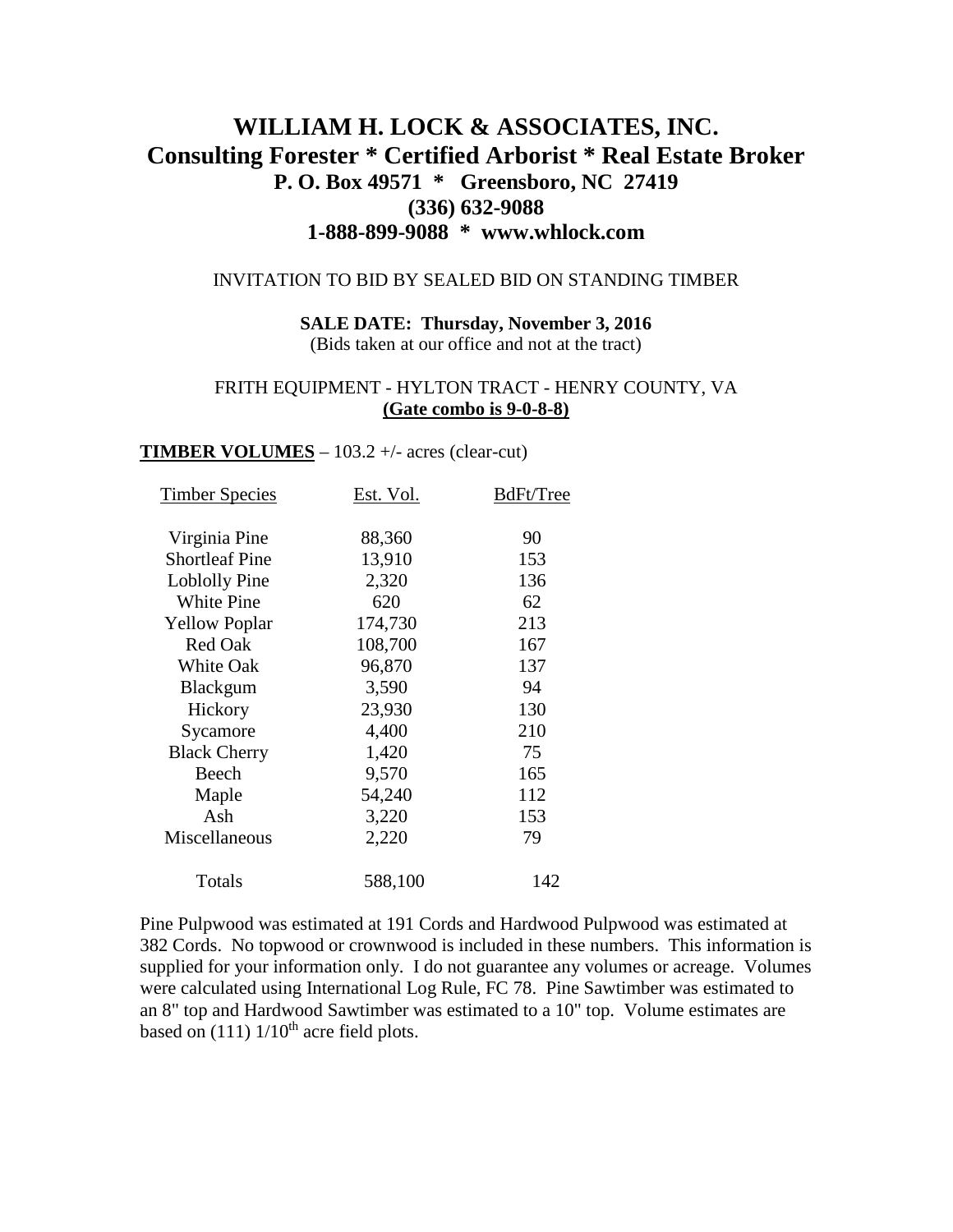Page Two Frith Equipment - Hylton Tract - Timber Sale Sale Date: Thursday – November 3, 2016 at 11:00 am at our office

## **LOCATION:**

This tract is located in the southeast quadrant of Henry County just south of Martinsville, VA. The parcel is located on the east side of US 220 at its intersection with Matrimony Creek Road. There is a woods path leading into the parcel on the northern end of the tract**. The gate combo lock is 9-0-8-8.** Please keep this gate locked when visiting the tract. See attached location maps.

## **BIDS:**

The Hylton Tract is being sold on a lump sum, sealed bid basis. A whole tree chipping operation is not required for the harvest but it will be taken into favorable account by Seller in evaluating and selecting the final timber bid if a whole tree chipper will be used for harvesting. Bids will be accepted by **regular mail** if received by 5:00 pm on Wednesday, November 2, 2016 **OR** bids will be accepted by **email [whlock@whlock.com](mailto:whlock@whlock.com) , telephone (336-632-9088), fax (336-632-9088), or in person** at my office until 11:00 am on Thursday, November 3, 2016. At 11:00 am on Thursday, November 3, 2016 all bids received will be recorded. The successful bidder will be notified within 24 hours of the bid openings. A 10% deposit may be requested to be delivered to William H. Lock & Associates, Inc. within 72 hours of the bid opening. **The sale must close on or before November 23, 2016.** The seller reserves the right to refuse or accept any and all bids. Seller will consider all bids. The seller will be responsible for the timber deed preparation and forestry consultant fees. The buyer will be responsible for all other closing costs. A \$1,500 performance deposit will be payable at closing and held in a non-interest bearing trust account until satisfactory completion of logging. The performance deposit does not limit the buyer's liability.

## **PLACE OF SALE:**

The timber sale will be held at the office of William H. Lock & Associates, Inc. in Greensboro, NC. The office address is 375 S. Swing Road, Greensboro, NC 27409. Telephone and Fax: 336-632-9088; [Email-whlock@whlock.com](mailto:Email-whlock@whlock.com)

## **CONDITIONS OF SALE**:

1. The Buyer shall have 24 months from the date of the timber deed to cut and remove all merchantable timber. The sale boundaries have been marked with pink flagging. No flagged trees marking the sale boundaries and no trees outside the flagged trees are to be harvested. Creek buffers within the "sale areas" are marked with blue flagging. No blue flagged trees are to be cut or harvested. All pine of any size and hardwoods  $> 16$ " diameter breast height (dbh) may be removed from these buffer areas provided all VA Best Management Practices and any applicable River Basin Rules are followed.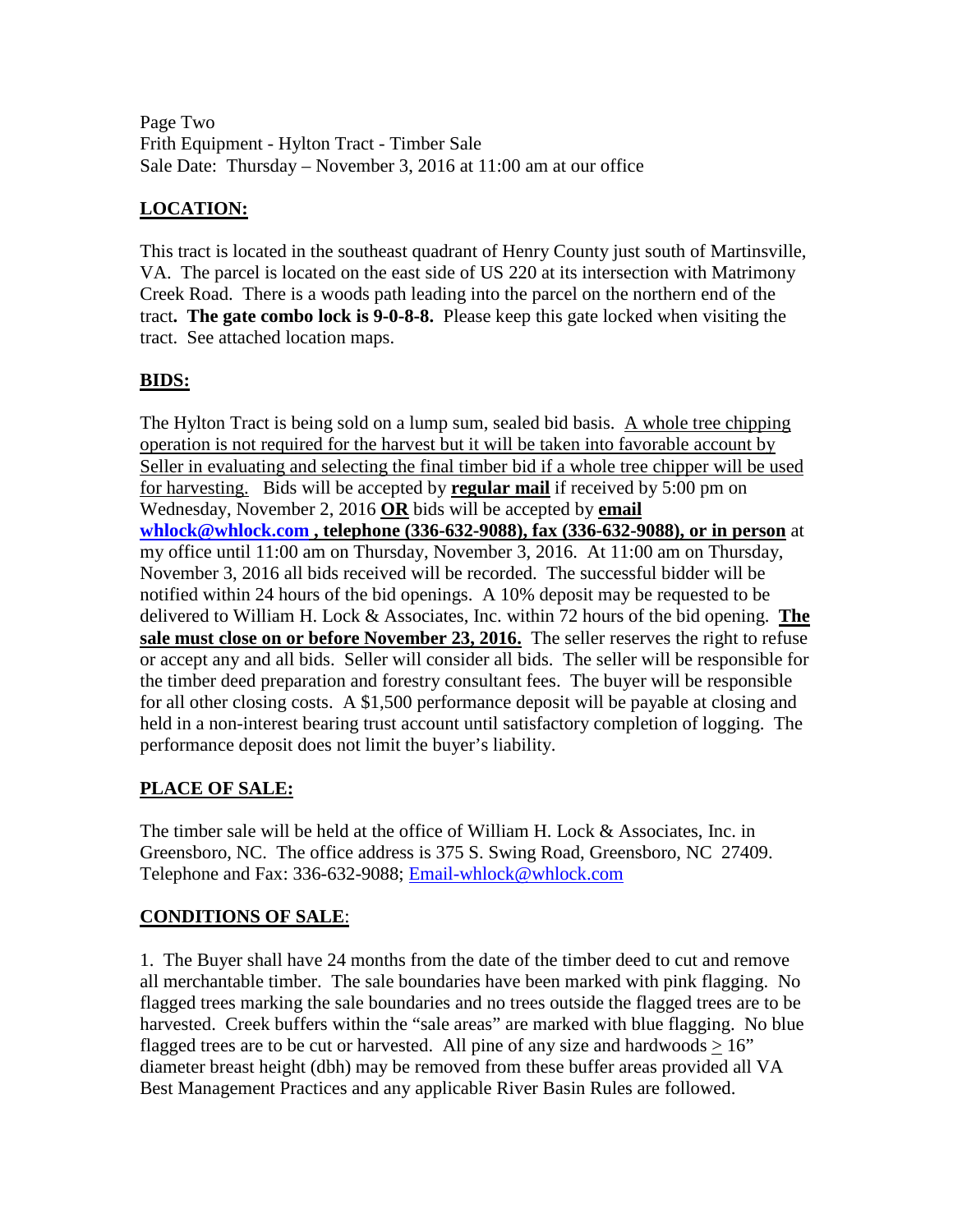Page Three Hylton - Timber Sale Sale Date: Thursday – November 3, 2016 at 11:00 am at our office

2. The Buyer may access the tract from US 220 along any of the the existing drives leading into the parcel. All access roads must be kept open and passable at all times and must be maintained with no mud placed on paved roads. All access routes will need to be installed and/or maintained according to all Virginia Best Management Practices. All existing roadways must be left in similar condition, reasonable wear and tear accepted, at the completion of the harvesting operation. Buyer is responsible for any requirements necessary in crossing the existing gas line on the tract.

3. The Buyer is responsible for maintaining a clean site. No equipment parts, trash, tires or other debris shall be left on the property as a result of the harvesting operation. It shall be the Buyer's responsibility to clean up any hazardous material or chemical waste spills including but not limited to Diesel Fuel, Hydraulic Fluid, Machine Oil, and/or Gasoline upon the subject property if they resulted from the harvesting operation. Responsibility will include any required remediation including but not limited to the removal of contaminated soils. Deck sites, loading sites, and/or truck parking areas must be free of logging debris, smoothed when completed, and re-seeded if necessary to prevent erosion at the completion of the harvesting operation.

4. The Buyer is responsible for following all Federal, State, and local regulations regarding timber harvesting activities. Buyer is responsible for harvest notification required under Virginia law and for obtaining any other necessary permits or licenses required for timber harvesting. All logging operations must conform to Virginia Best Management Practices. In the event that a non-compliance situation is identified on the tract as a result of the harvesting operation, William H. Lock & Associates, Inc. will have the express right to suspend the harvesting operation until the situation is brought into compliance. No trees or other logging debris shall be left in or across the property boundary, sale cutting lines or access roads.

5. All property lines and corners are marked with pink flagging. No flagged trees denoting the property and/or sale boundary shall be cut and no trees outside the boundary lines shall be cut. If trees marking the property lines or sale boundary are cut, Virginia timber trespass laws may apply. No trees shall be cut to fall on a neighboring landowner's property or where potential damage may occur. If existing property corners are damaged or removed as a result of the harvesting operation, Buyer agrees to replace the markers at the correct surveyed location at their own expense.

6. Buyer agrees to notify William H. Lock & Associates, Inc., P. O. Box 49571, Greensboro, NC 27419 at least 3 days in advance of the beginning of the harvesting operation and at least 3 days in advance of the completion of the harvesting operation. Telephone numbers are Office: (336) 632-9088. The buyer and/or logger must complete a pre-harvest inspection with WHL & Associates prior to beginning any logging activity.